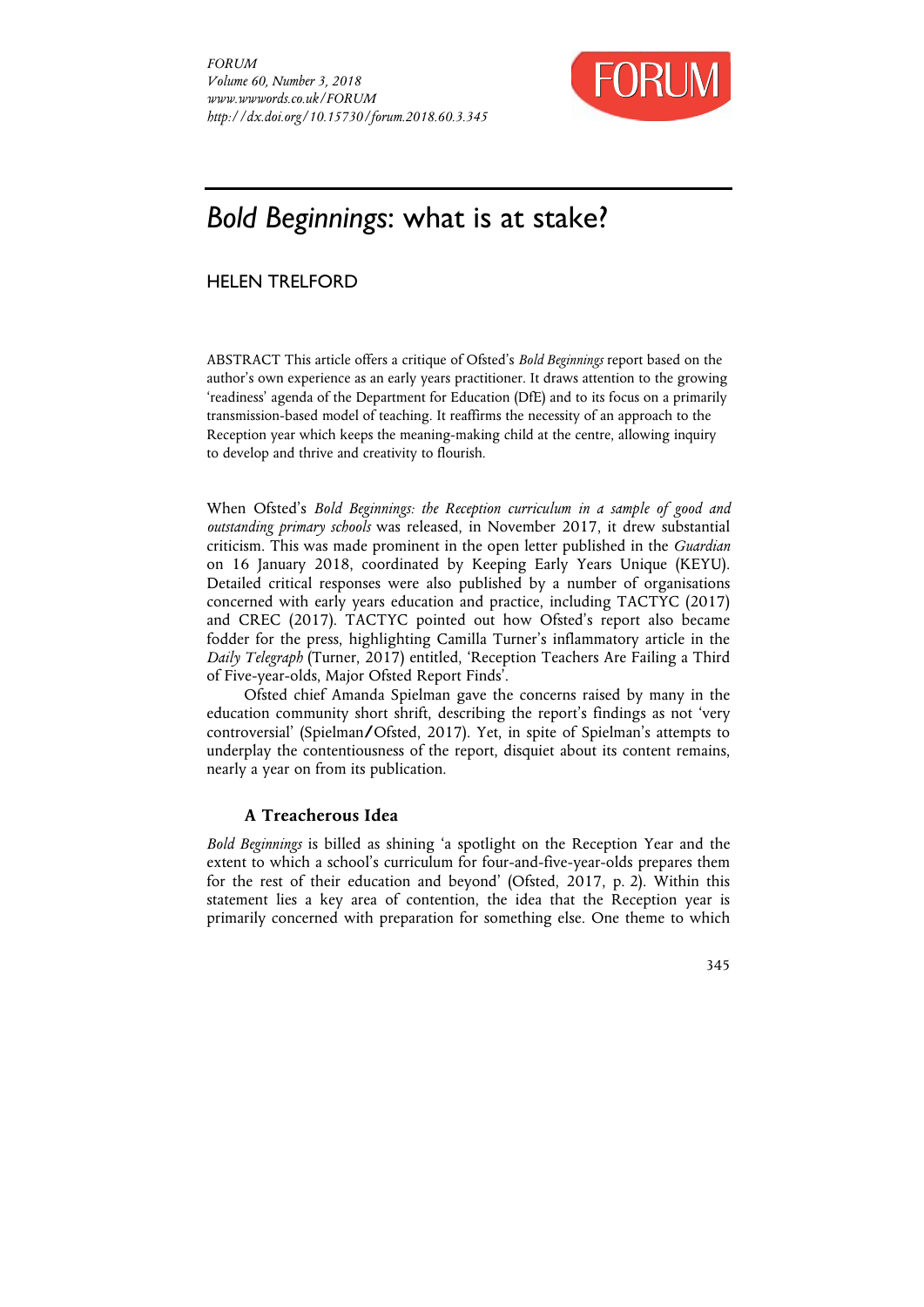#### *Helen Trelford*

the report often returns is how successfully the current Early Years Foundation Stage (EYFS) programme readies children for Key Stage 1. Now, in the words of Dewey, '"Preparation" is a treacherous idea' (Dewey, 1938, p. 47) when 'the potentialities of the present are sacrificed to a superstitious future' (p. 51). I want to consider some of the things which might be threatened if we make the pursuit of readiness for the curriculum demands of Year 1 our key aim. I also hope to show how *Bold Beginnings* is ideologically related to other recent output by the Department for Education (DfE).

Attention has been drawn to the report's 'questionable methodology' (TACTYC, 2017, p. 1). Certainly, there appears to be little consistency about the way in which comments are selected for inclusion, other than how well they support the report's underlying agenda. From the narrative created by Ofsted, recommendations have been extrapolated, so it seems reasonable to question the degree to which schools selected for inclusion in the report are representative. Where are the views of the many good and outstanding schools which take a different, more child-centred approach to teaching and learning in the Reception year?

More than half of the report's recommendations relate to the direct teaching of reading, writing and number. Prioritisation of these subjects is justified by the suggestion that children are arriving at school better prepared for 'content-led areas of the wider curriculum' (Ofsted, 2017, p. 10). Current early learning goals (ELGs) in these areas are regarded as 'insufficient preparation for children's learning in Year 1 and beyond' (p. 5). While Reception is deemed 'a unique and important year' (p. 8), the worth of Reception would seem to be defined in terms of how well it prepares children for formal learning and the curriculum demands of Key Stage 1; how well it acts as a 'bridge between the EYFS and ... the start of the national curriculum' (p. 8).

### **Is Curriculum King?**

Those who doubt the agenda behind *Bold Beginnings* need to look no further than the Draft Revised Statutory Framework for the Early Years (DfE, 2018b), where echoes of the report's recommendations can be clearly detected. The new framework, to be piloted from September 2018, has been described as a 'rewrite of the EYFS curriculum by the back door' (Early Education, 2018, p. 2). Changes include, but are not limited to: an increased number of literacy ELGs; a reduced focus on communication and language; an increased focus on number and the removal of the ELGs for understanding and for shape, space and measure. The reduced importance attributed to how children learn, as distinct from what they learn, is implied in the de-prioritising of the characteristics of effective learning. A detailed critique of the implications of the changes can be found in the commentary on the draft curriculum published by Early Education (2018).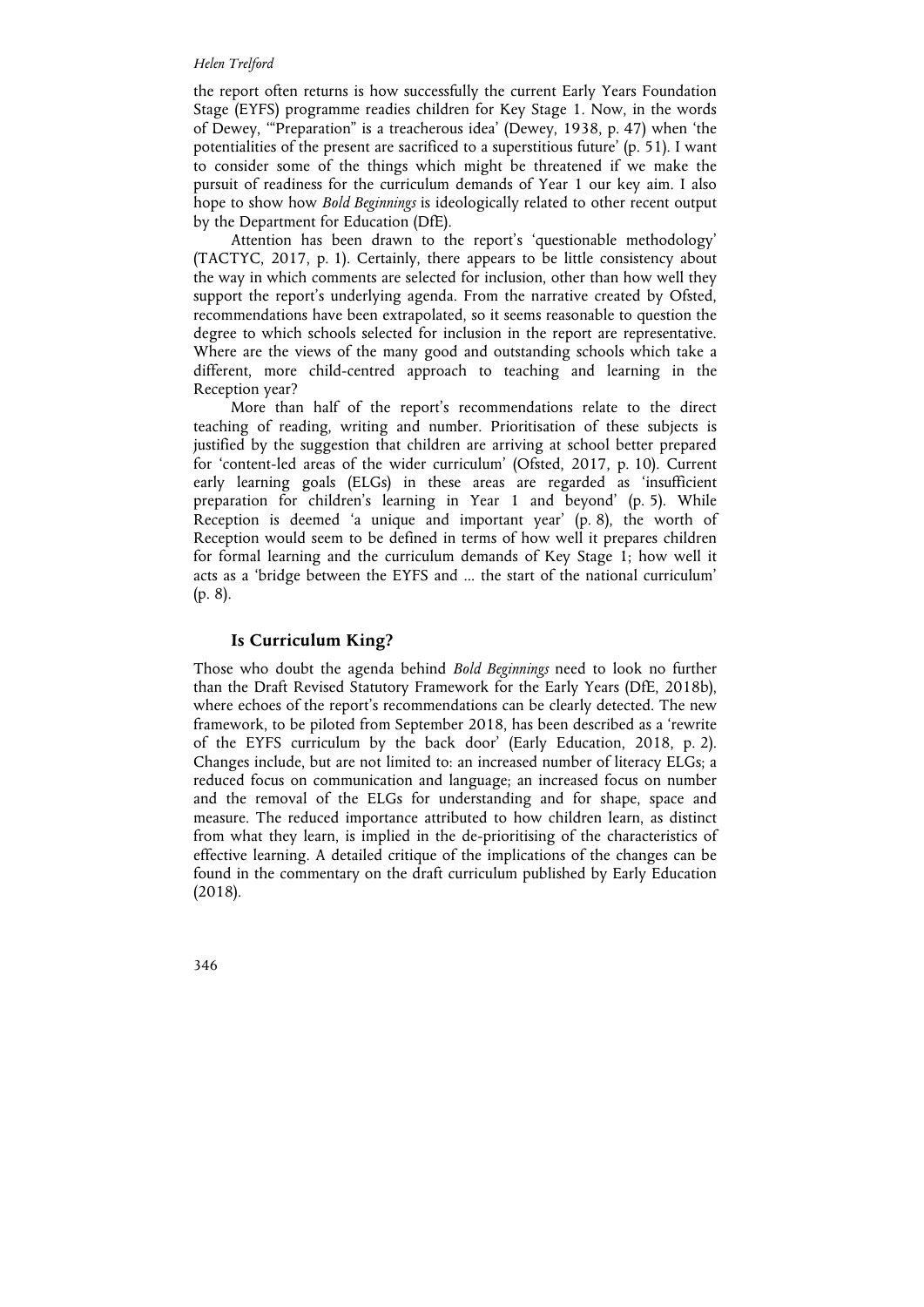The *Bold Beginnings* report and the draft Early Years Framework can be seen as part of a wider move by the DfE in favour of a knowledge-based curriculum. Consider the recent announcement from Schools Minister Nick Gibb (a self-confessed E.D. Hirsch enthusiast) that the DfE is to invite bids from schools to take part in a  $£2.4$  million pilot programme to investigate the effects of the use of 'complete curriculum programmes' (DfE, 2018a). These are described as 'complete packages of resources that teachers need to deliver a National Curriculum subject across a key stage. They include a long-term plan, with content and knowledge sequenced carefully, as well as all the resources and training required for teachers to deliver individual lessons. Crucially, these curriculum programmes are knowledge-rich, and have teacher-led instruction and whole class teaching approaches at their core' (DfE, 2018a, p. 6). The professed aims of the pilot are to determine the effect of these programmes on pupil outcomes and teacher workload.

With potentially huge changes afoot across compulsory education, it is worth remembering that the *Bold Beginnings* report was released at a time when 94% of early years providers were rated good or outstanding (Spielman/Ofsted, 2017). There is room for improvement, of course, especially to address the needs of those children served by settings which have been judged to be inadequate or requiring improvement, but overall, the vast majority of schools are successful. As well as considering the performance of schools as a whole, we must continue to focus on those children who face particular challenges and disadvantages. Few would argue that the progress and welfare of these children should be a key priority. However, instead of looking closely at the difficulties these children face, and taking into account their broader developmental needs, *Bold Beginnings* suggests that if we can just do more reading, writing and number, then we will save children 'all the painful and unnecessary consequences of falling behind their peers' **(**Ofsted, 2017, p. 4). This 'one-sizefits-all' approach to learning is alarming, especially when one considers children with a 'special educational needs' (SEN) designation, children for whom English is an additional language, and summer-born children – groups which, perhaps because they fit less readily into neatly organised, subject-driven models of education, this report chooses to ignore.

Many schools have fought to reject the idea that curriculum is king, and to value the process of learning as much as, if not more than, the acquisition of subject-specific knowledge. There is a wealth of recent evidence from, among others, the Effective Pre-school, Primary and Secondary Education (EPPSE) project (Sylva et al, 2014), which supports child-centred, play-based learning throughout the Foundation Stage, including in Reception. Indeed, it is not so long ago that the DfE stated: 'Play-based learning and emphases on choice, independence and child-initiated activities are effective and age-appropriate pedagogies for the early years of education' (DfE, 2010, p. 4).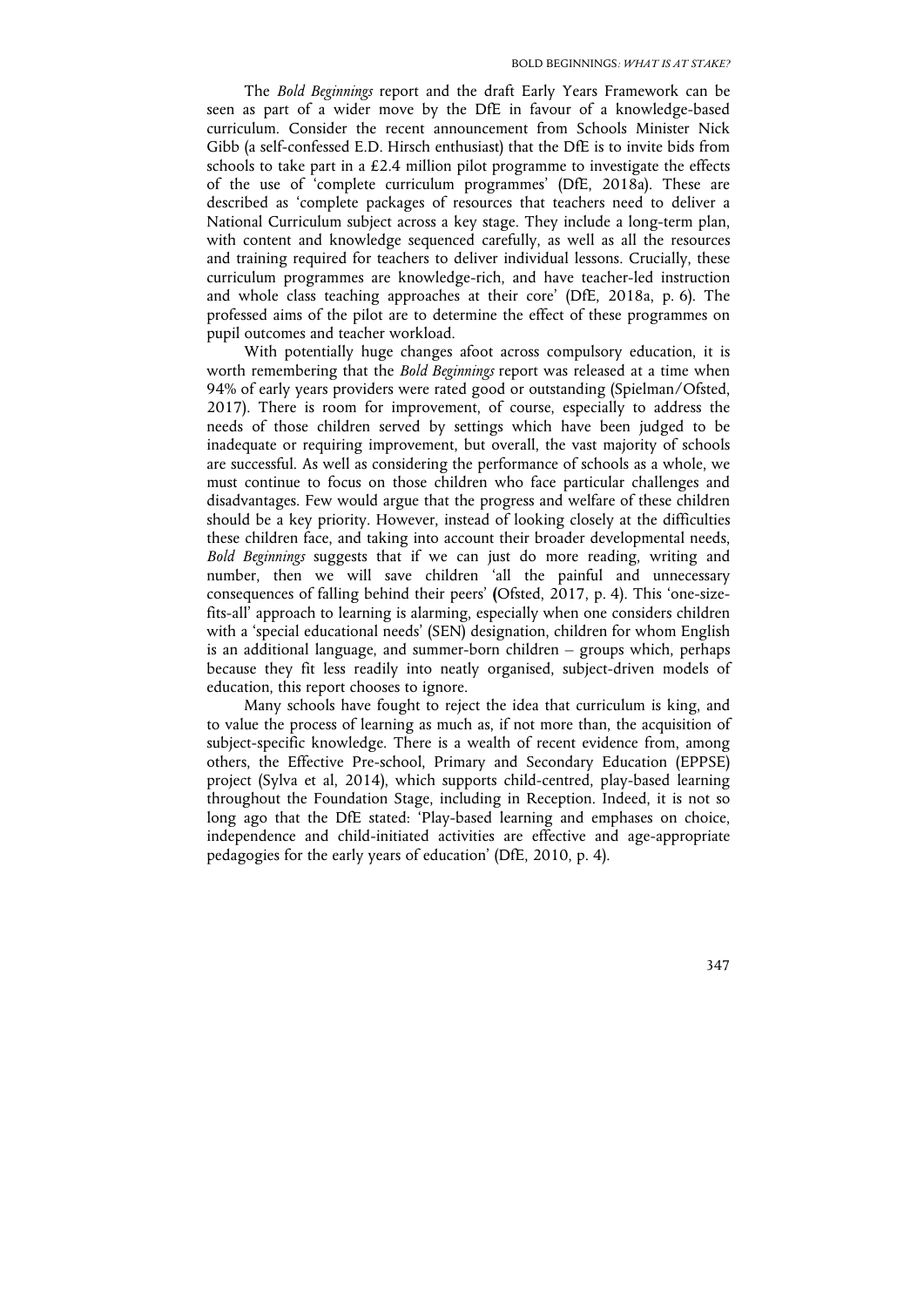## **Continued Conservatism**

Although the *Bold Beginnings* report does acknowledge the need for play, the types of play that it describes in a positive light are of a very particular kind – adult initiated, traditional and leading on from direct teaching **(**Ofsted, 2017, p. 17). This kind of play has value but, in my experience, the real richness of play comes from what is personal, current, exciting. The report takes a reductive attitude to the benefits of play, focusing on the 'social and emotional' (p. 4) elements, rather than acknowledging that 'play in humans is adaptive and is fundamental in supporting a whole range of intellectual, emotional and social abilities' (Whitebread et al, 2012, p. 28).

In the 2012 Brian Simon Memorial Lecture, Michael Armstrong bemoaned 'the remorseless insistence of successive governments on a narrowly didactic conception of education. Pre-schools, primary schools, secondary schools, all seem in thrall to a deep-seated academic conservatism which no longer recognises education as a critical and creative practice whereby culture is not only assimilated but challenged, revised, appropriated, and remade' (Armstrong, 2013, p. 2). Such conservatism continues.

Being a Reception teacher was the most creative, engaging and intellectually challenging job I ever had. It was also an often joyful experience. It is a great privilege to be part of a thriving classroom community where children prosper as learners and as human beings, where individual and group projects, from the smallest to the most ambitious, are realised. Allowing time for these to take shape and still more time to reflect with the children on their learning and achievements was a choice I found easy to justify. When two children wanted to make their own outfits, to dress as bride and groom, I watched as they worked together to measure out the necessary lengths of paper to cut off our big reel and I listened as they reasoned with each other about where and how to make armholes. Then there was a bow tie, a cummerbund and a posy to create, and then the problem to be solved of how to secure their outfits to each other. Finally, they were ready to play at being bride and groom; acting commenced and solemn words were spoken. By now many other children had become part of the enterprise. The children recalled and described weddings they had attended. Similarities and differences were noticed; invitations made and distributed.

I could add more to this vignette which would speak further of the life of learning and play that blooms in Reception settings under the right conditions. As an example of classroom life, an instance such as I have described is simultaneously unique and typical. Unique because it is about those children and their plans and priorities, the meaning they have made together and the skills they have used. Typical because it is just one of many, many incidents of purposeful, self-initiated learning I witnessed and was part of as a Reception teacher. Such occurrences led me to agree with Michael Armstrong's assertion that '[c]reativity is the highway to skill' (Armstrong, 2006, p. 177). Just think for a minute of all of the skills the children used to make the 'wedding' happen: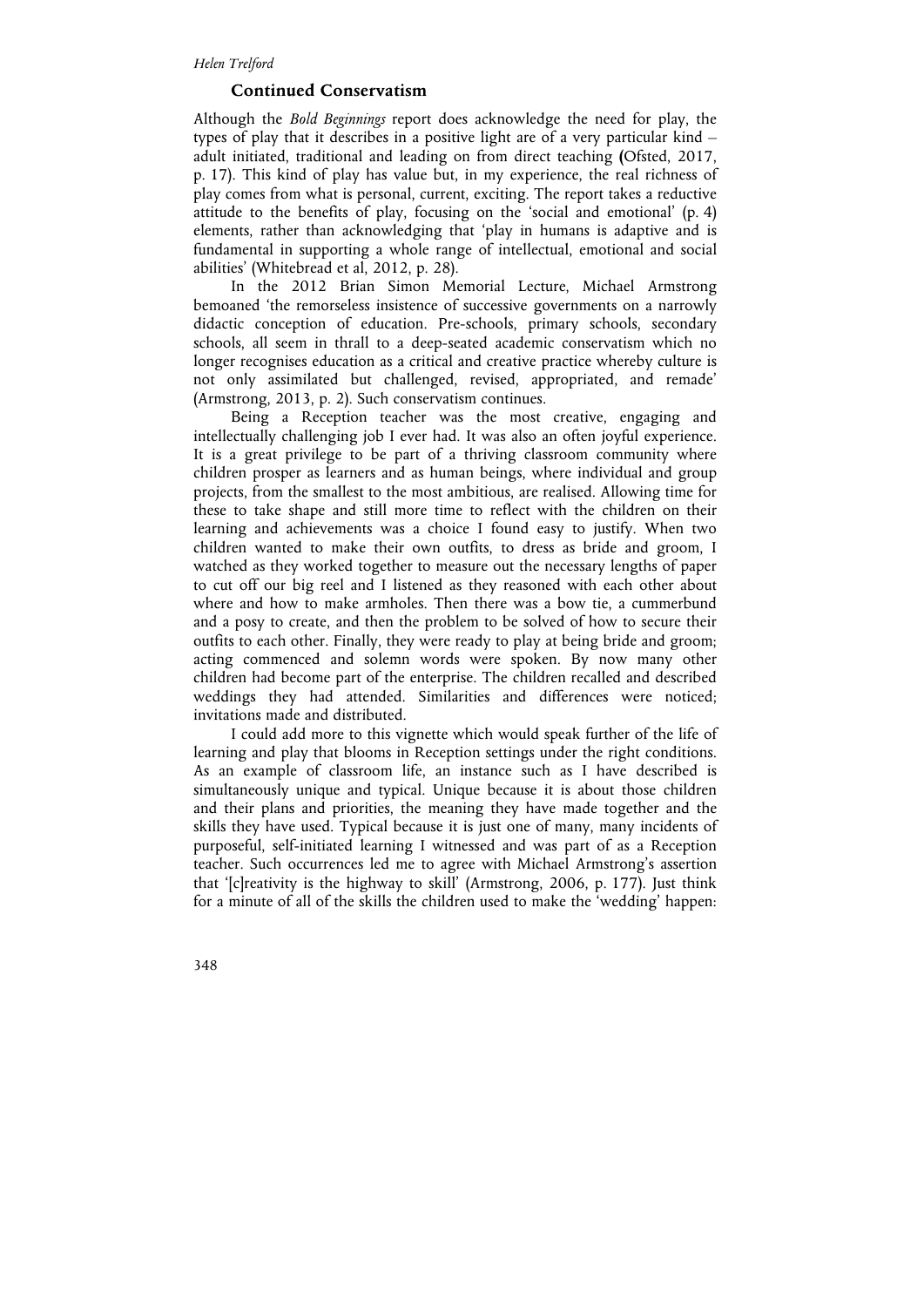communication, collaboration, compromise, problem-solving, measuring, writing, inventing, to name just a few.

Yet neither 'creative' nor 'creativity' appears in the *Bold Beginnings* report.

The kind of learning illustrated in my vignette is rich and real, but it takes time. How does it square with comments in the report such as: 'leaders began by making sure that their staff started teaching quickly, including the specifics of reading, writing and numbers... They did not believe in a prolonged settlingin period' (Ofsted, 2017, p. 16)? Or with those which speak of 'the need to move children on more quickly from their starting points, particularly in reading, writing and mathematics' (p. 10)? Such comments rather suggest that, notwithstanding the fact that our children are among the youngest entrants in the world to compulsory education, we can still push them harder, to achieve more high-status skills more quickly.

#### **The Importance of Patience**

Those who advocate this not-a-moment-to-lose approach to the Reception year might also consider how such an outlook sits alongside an honest appraisal of the realities of the classroom. I have yet to find a practitioner who agrees that, increasingly, 'more children are arriving in Reception personally, socially and emotionally ready to learn' (Ofsted, 2017, p. 10). The gritty truth is that as well as supporting children in their early encounters with formal learning, practitioners must attend to tears, injuries, arguments and toilet accidents. These take time to deal with and can have unpredictable effects on the learning and timetable. Reception settings must have the necessary leeway in their timetables to allow for these very natural occurrences to be dealt with sensitively and appropriately. A holistic approach to children's learning often means turning difficulties into opportunities to develop empathy, resilience and independence. This takes time, patience and skill, but is central to children's well-being.

It is also important to remember the crucial role of motivation. TACTYC warns that 'adherence to the report's recommendations will cause long-term, detrimental effects on young children's confidence, motivation and disposition to learn' (TACTYC, 2017, p. 1). Children's early engagement with reading, writing and mathematics needs to be playful, low-pressure and enabling. In my experience, the enemies of motivation are frustration and boredom, and for this reason I find the report's many references to the benefits of 'schemes' troubling. While some schemes may be useful, they are by no means essential, and they are rarely the most inspiring or engaging route to understanding. The danger of schemes and complete curriculum programmes is that they give the illusion that a paint-by-numbers approach can serve the learning needs of all children. Yes, planning individual lessons takes time. But it also lends itself to reflection on prior learning, and about how best to provide that meaningful context which considers the priorities and interests of our own classes. Dewey's observations, from more than a century ago now, resonate when we consider the motivational difficulties children face when the teaching they receive is abstracted from their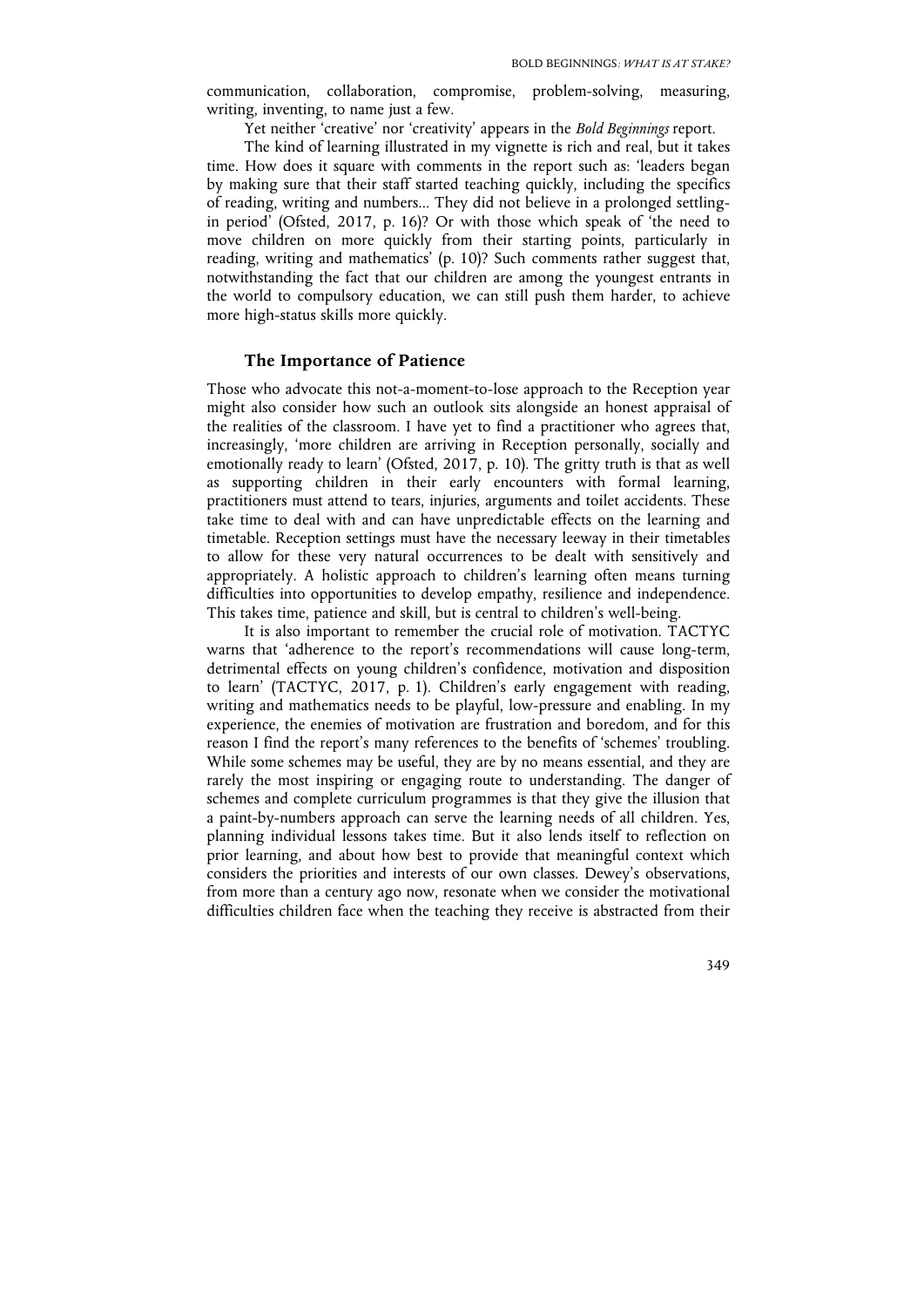#### *Helen Trelford*

own experience and when learning is presented in a 'ready-made fashion' (Dewey, 1902, p. 26).

It is also worthwhile to consider the effects on the motivation of teachers, who, increasingly educated to master's level, see their professional judgement undervalued and their autonomy reduced in this drive for conformity and quick results. Contrast this with the autonomy afforded to Finnish teachers, who 'can decide themselves the methods of teaching as well as textbooks and materials' (Finnish Ministry of Education and Culture, 2017, p. 13).

#### **Disregard**

*Bold Beginnings* reports a number of troubling comments relating to assessment in the EYFS. For example:

Most Year 1 teachers spoken to said that the EYFSP [Early Years Foundation Stage Profile] provided only shallow and unnecessary information about a child's achievements. Typically they wanted more specific information about a child's reading, writing and mathematical ability, such as the specific Grapheme/Phoneme Correspondence (GPCs) children knew and their knowledge of numbers. They considered this information to be more useful in helping them to provide an appropriate key stage 1 curriculum than a discussion about all 17 ELGs. Reception and Year 1 teachers discussed an individual child's achievements across all areas of learning only when a child had special educational needs and/or disabilities or was showing a specific developmental delay. **(**Ofsted, 2017, p. 26)

The apparent disregard displayed here for children's broader range of capabilities, interests and needs is shocking. I believe this lack of respect for children's creative and investigative engagement with the world around them, their social development and their health and well-being, is profoundly dangerous. Assessment is and always has been fundamental to the practitioner's role, but this comment shows how a target-driven assessment culture is fast encroaching on a properly child-centred, holistic, 360-degree approach to thinking about learning.

This assessment of what is worth and not worth saying when we talk about children's progress may also cause us to consider the report's characterisation of the moderation process. While I would agree with the call from Early Education to consider a revised approach to moderation which balances 'the need for consistency (across and between schools and local authorities) with workload and best practice in assessment' (Early Education, 2018, p. 5), my own experience of external moderation, in Norfolk, has been very positive. Although it was not without its pressures, I always appreciated the opportunity for intelligent, professional dialogue with knowledgeable and experienced moderators. At these times I took great pleasure in sharing the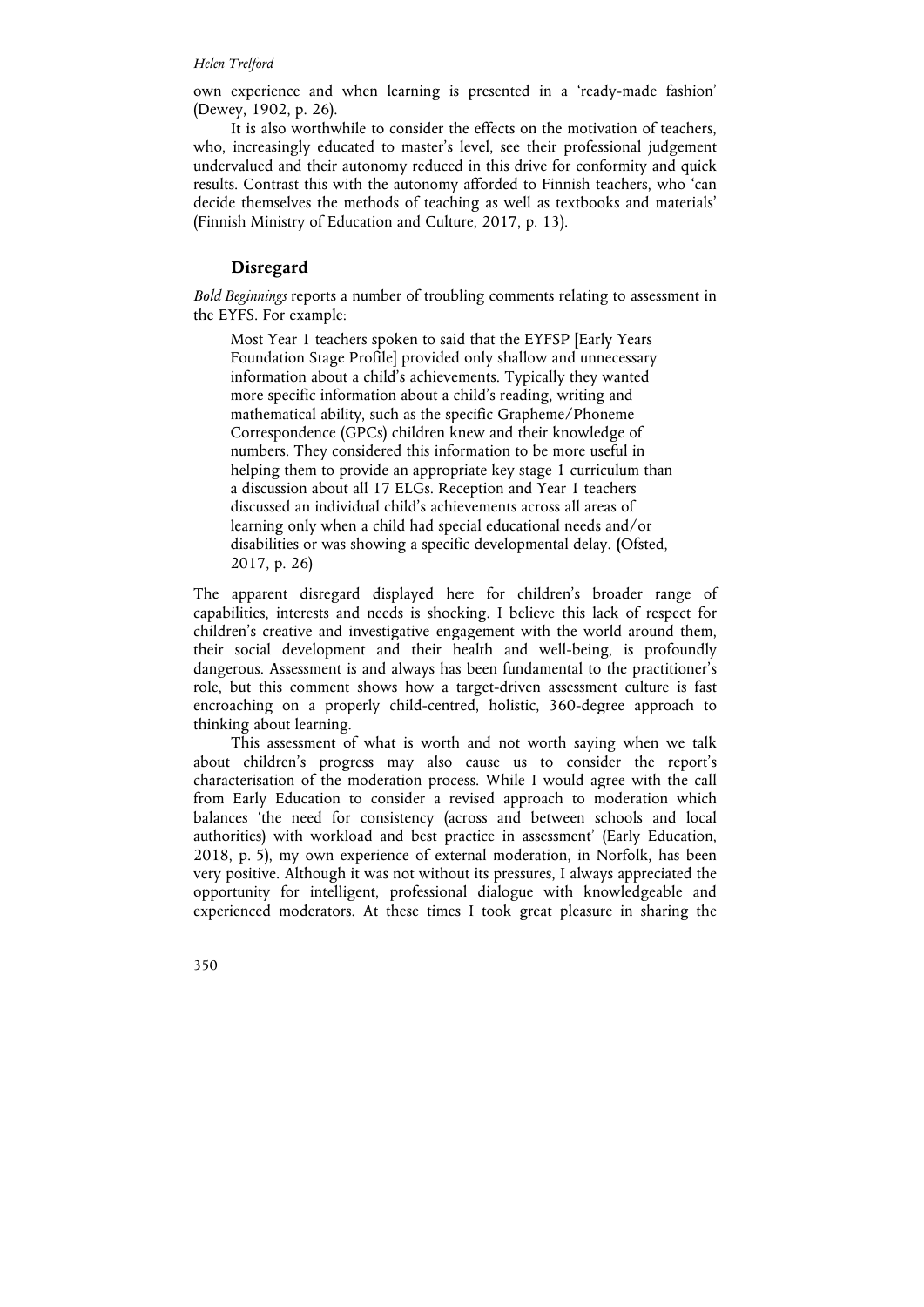work of children in my class, and in drawing on my observations to tell the story of their learning. However, according to the report, not all teachers feel the same: 'Teachers told inspectors that moderators often appeared to use moderation events as a way of promulgating their views about early years education rather than checking the accuracy of teachers' assessments' **(**Ofsted, 2017, p. 28). Now, there is nothing in this statement to explain what these 'views' might be, or on what evidence base they were presented. However, it seems to me that fellow professionals, charged with the job of supporting teachers to assess and understand what children have achieved, might quite justifiably make reference to their views about early years education. Sadly, if the idea that the value of a child's achievements can be reduced to a series of scores (how many GPCs they know, etc.) is actively propagated, it is surely not unreasonable to predict the demise of learner-centred, dialogue-based moderation.

The report also contains recommendations for initial teacher education (ITE) providers, for Ofsted and for the DfE itself, but these are all variations on the theme of this article – namely, the report's emphasis on how all parties must adapt to ensure that learning in Reception more closely aligns with the curriculum demands of Year 1. My response as an educator, first of young children, now of people undertaking ITE, and also as a parent, is to state my belief that the pursuit of these priorities should not be permitted to become so all-encompassing as to inhibit the spirit of inquiry which thrives in so many schools. If we genuinely value children for who they are *now*, as well as for who and what they might become, then we should allow them plenty of time to get to know themselves as learners and to explore their own ideas about the world. When we do introduce children formally to the more abstract skills involved in reading, writing and mathematics, we should remain cognizant of the difficulties which many, if not all, children will face, and be ready to adapt our practice accordingly. There is no doubt that beginner teachers need to be prepared for the statutory demands of their profession at the point at which they qualify. However, it must be acknowledged that while policies come and go and the priorities of governments change, many of the values, qualities and skills needed to teach well over many years will remain unchanged. These include reflectiveness, intellectual engagement, professional responsibility, autonomy and principled resistance.

#### **References**

Armstrong, M. (2006) *Children Writing Stories*. Maidenhead: Open University Press.

- Armstrong, M. (2013) The Brian Simon Memorial Lecture 2012. Education as Reconstruction: another way of looking at primary education, *FORUM*, 55(1), 9-29. https://doi.org/10.2304/forum.2013.55.1.9
- Centre for Research in Early Childhood (CREC) (2017) Our Response to Ofsted Paper: *Bold Beginnings*. http://www.crec.co.uk/announcements/our-response-to-ofstedpaper-bold-beginnings (accessed 8 August 2018).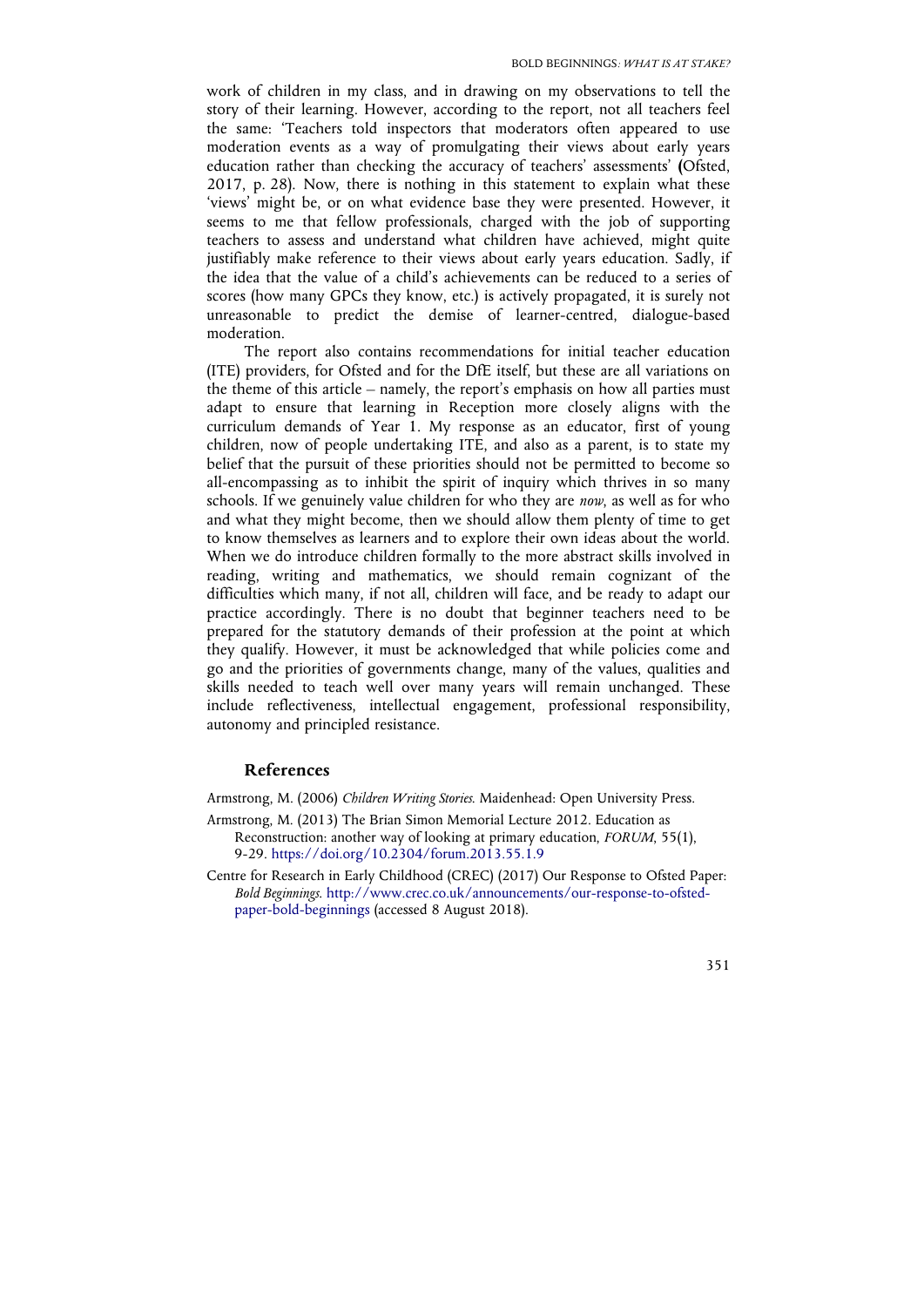#### *Helen Trelford*

- Department for Education (DfE) (2010) Month of Birth and Education. Schools Analysis and Research Division. https://assets.publishing.service.gov.uk/government/uploads/system/uploads/att achment\_data/file/182664/DFE-RR017.pdf (accessed 8 August 2018).
- Department for Education (DfE) (2018a) Grants to Pilot Curriculum Programmes in Science, History and Geography: specification of requirements. https://assets.publishing.service.gov.uk/government/uploads/system/uploads/att achment\_data/file/730258/Curriculum\_Programme\_Pilot\_Specification.pdf (accessed 8 August 2018).
- Department for Education (DfE) (2018b) Statutory Framework for the Early Years Foundation Stage: setting the standards for learning, development and care for children from birth to five (pilot version, September 2018). https://www.foundationyears.org.uk/wp-content/uploads/2018/06/EYFSP-Pilot-Framework-2018.pdf (accessed 8 August 2018).
- Dewey, J. (1902) *The Child and the Curriculum*. Chicago: University of Chicago Press.
- Dewey, J. (1938) *Experience and Education*. New York: Simon and Schuster.
- Early Education (2018) Commentary on the Draft Revised Early Years Foundation Stage Statutory Framework, including the Early Learning Goals and Areas of Learning. July. https://www.early-education.org.uk/news/early-education-issuesdetailed-response-draft-elgs
- Finnish Ministry of Education and Culture (2017) Finnish Education in a Nutshell. Finnish National Agency for Education. https://www.oph.fi/download/146428\_Finnish\_Education\_in\_a\_Nutshell.pdf (accessed 8 August 2018).
- Ofsted (2017) *Bold Beginnings: the Reception curriculum in a sample of good and outstanding primary schools*. Manchester: Ofsted.
- Spielman, A./Ofsted (2017) Speech: Amanda Spielman on the Launch of Ofsted's Annual Report 2016/17. https://www.gov.uk/government/speeches/amandaspielman-on-the-launch-of-ofsteds-annual-report-201617 (accessed 8 August 2018).
- Sylva, K., Melhuish, E., Sammons, P., Siraj-Blatchford, I. & Taggart, B. (2014) Effective Pre-school Primary and Secondary Education (EPPSE). https://www.gov.uk/government/collections/eppse-3-to-14-years (accessed 8 August 2018).
- TACTYC (2017) A Response to Ofsted's (2017) Report, *Bold beginnings: the Reception curriculum in a sample of good and outstanding primary schools*, by TACTYC (Association for Professional Development in Early Years). December. http://tactyc.org.uk/wpcontent/uploads/2017/12/Bold-Beginnings-TACTYC-response-FINAL-09.12.17.pdf (accessed 8 August 2018).
- Turner, C. (2017) Reception Teachers Are Failing a Third of Five-year-olds, Major Ofsted Report Finds. https://www.telegraph.co.uk/education/2017/11/30/reception-teachers-failingthird-five-year-olds-major-ofsted/ (accessed 8 August 2018).
- Whitebread, D., Basilio, M., Kuvalja, M. & Verma, M. (2012) *The Importance of Play*. Brussels: Toy Industries of Europe (TIE).